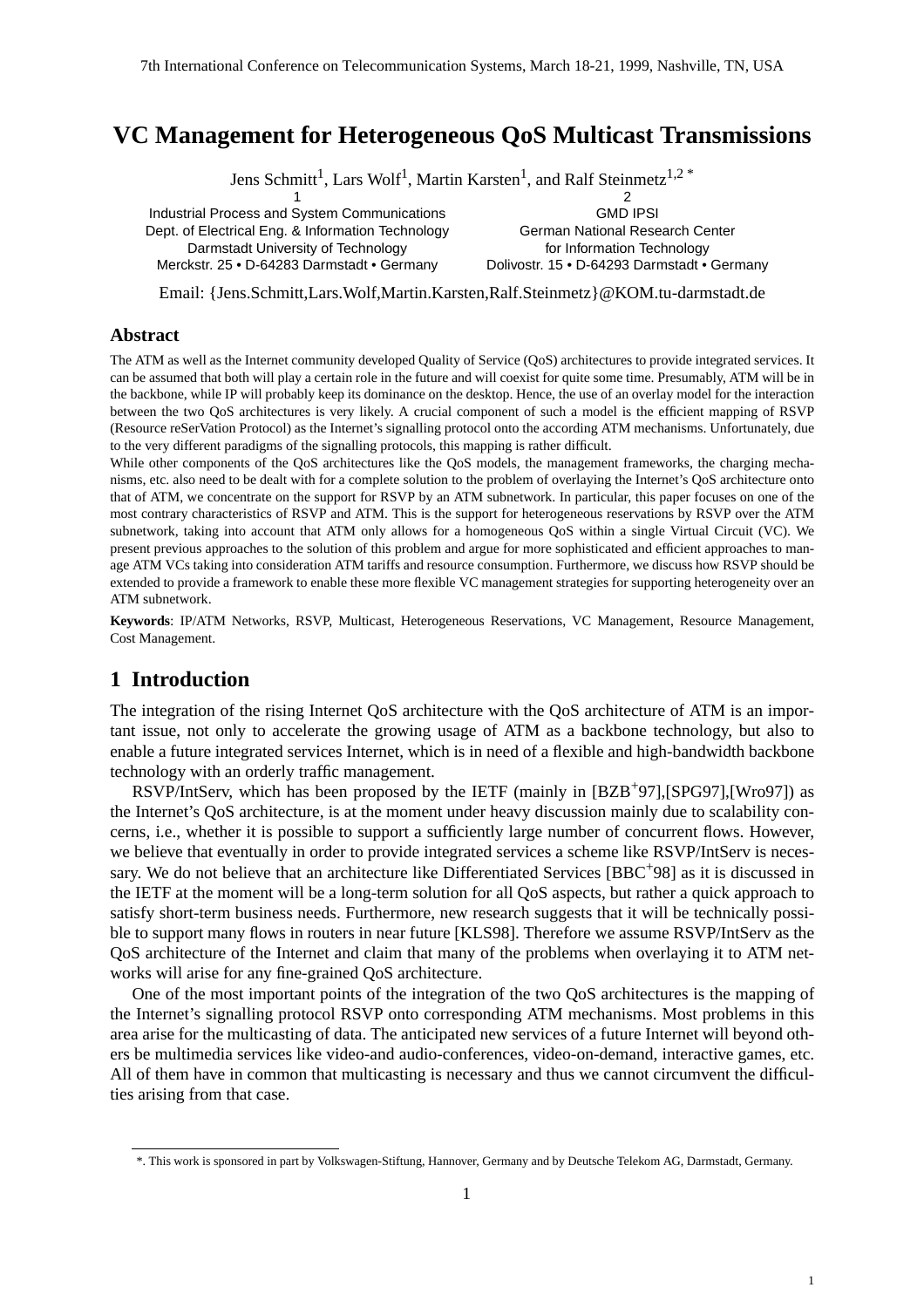<span id="page-1-0"></span>Since nowadays the Internet is a multi-provider network even if only its backbone is regarded, it is crucial for a mapping to take economic factors into account. This is of particular interest if the mapping process takes place at the edge between two providers or between a customer and its provider.

One particular difference that only exists for multicast transmissions is RSVP's support of heterogeneous reservations, while ATM only allows for a homogeneous QoS within a single VC. The focus of this paper is on how this difference can be bridged to allow for efficient support of RSVP over ATM. The approaches suggested so far in the literature are either quite limiting or lead potentially to large resource consumption. We describe VC management techniques which support heterogeneous subnetreceivers by merging them into groups. Any such merging method should base its decisions on quantitative criteria. We study two cases, (1) cost-oriented and (2) resource-oriented techniques; their application depends on the administrative location of the edge devices used for the mapping of RSVP/IntServ onto ATM.

In the next section, we briefly describe the differences between RSVP/IntServ and ATM and discuss whether heterogeneous QoS is possible and useful. In [section 3,](#page-3-0) VC management strategies are discussed – we review related work, and present our own schemes. As argued in [section 4,](#page-11-0) the currently defined RSVP traffic control interface is not capable to support NBMA (Non-Broadcast Multiple Access) networks and VC management strategies in particular. In [section 5](#page-12-0) we conclude our investigations.

## **2 Issues in Mapping RSVP/IntServ onto ATM Networks**

Before going into the details of heterogeneity support over ATM networks we want to reconsider which are the most important issues in mapping the Internet QoS architecture, RSVP/IntServ, onto ATM. There are two main problem areas: QoS models and QoS procedures. Therefore, the usual approach is to treat them separately, although there are some decisions which need an integrated view.

## **2.1 QoS Models**

QoS models are the declarative component of QoS architectures, consisting of service classes and their traffic specifications and performance parameters. The most salient differences between the QoS models, i.e. the ATM TM 4.0 [ATM96a] and the IntServ specifications ([SPG97], [Wro97]), are:

- packet-based vs. cell-based traffic parameters and performance specifications,
- the handling of excess traffic (policing): degradation to best-effort vs. tagging or dropping,
- and of course different service classes and corresponding traffic and service parameters.

These differences have to be overcome when mapping IntServ onto ATM without losing the semantics of the IntServ specifications. The IETF has proposed some guidelines for the mapping of the QoS models in [GB98], but these have been shown to be arguable in [FCD98].

### **2.2 QoS Procedures**

While it is not easy to map the QoS models of the Internet and ATM, it is even more difficult to map their QoS procedures onto each other. This is due to the fact that they are built upon very different paradigms. While the signalling protocols of ATM are still based on the call paradigm used for telephony, the IETF viewed the support of a flexible and possibly large-scale multicast facility as a fundamental requirement [BCS94]. The most prominent differences between RSVP and ITU-T's Q.2931 [ITU94], on which all ATM signalling protocols are based, are:

**Dynamic vs. Static QoS.** RSVP supports a dynamic QoS, i.e. the possibility to change a reservation during its lifetime. ATM's signalling protocols however are providing only static QoS so far.

**Receiver- vs. Sender-Orientation.** The different design with regard to the initiation of a QoS reservation reflects the different attitudes regarding centralized vs. distributed management, and also that the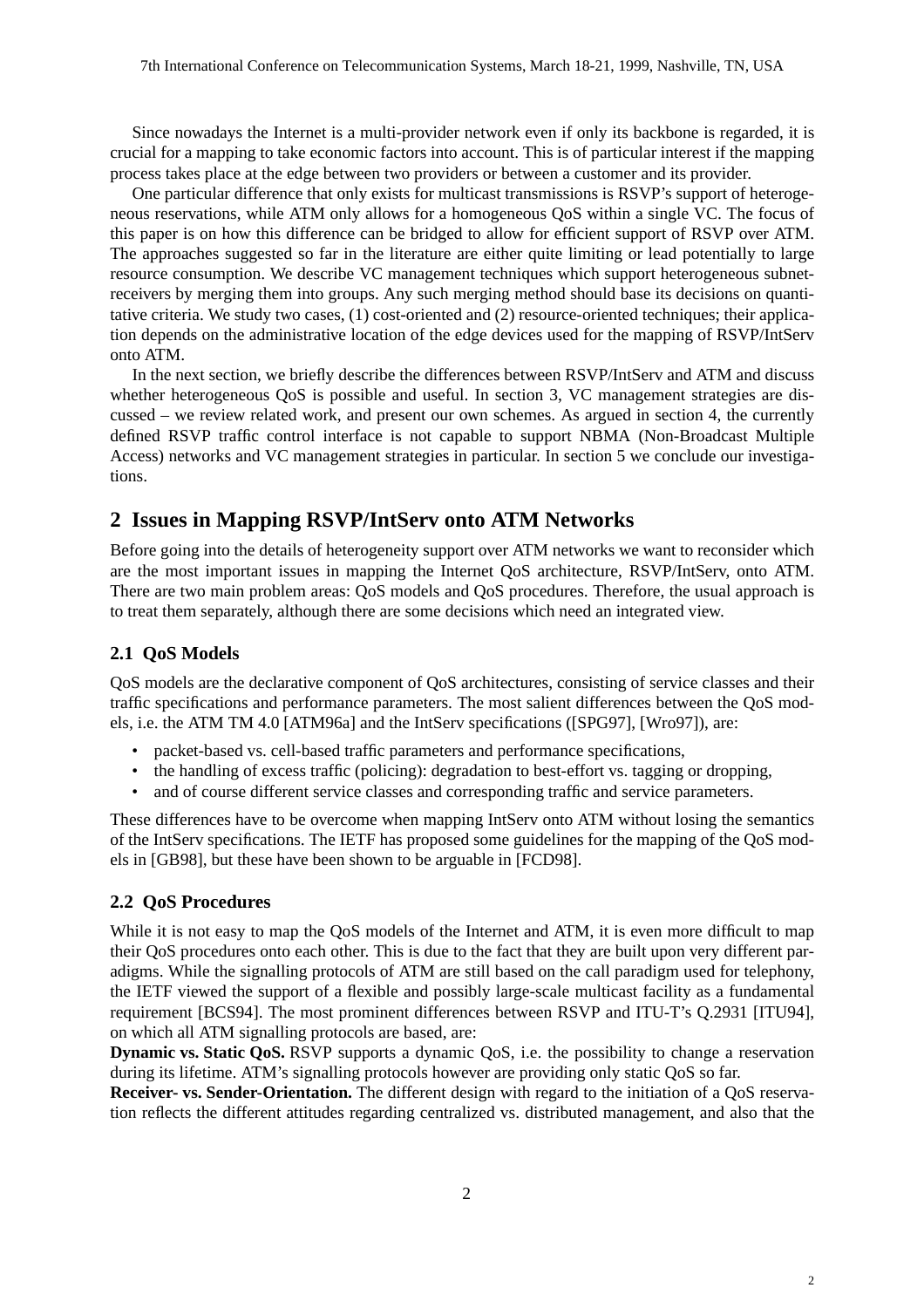RSVP/IntServ architecture had large group communication in mind while the ATM model rather catered for individual and smaller group communication.

**Transmission of Control Messages.** While in ATM separate control channels are used for the transmission of control messages of the signalling protocols, RSVP uses best-effort IP to send its messages. **Hard State vs. Soft-State.** The discrepancies between the ATM QoS architecture and the IntServ architecture in how the state in intermediate systems is realized is another impediment to the interworking of both worlds since it leads to very different characteristics of the two QoS architectures.

**Resource Reservation Independent or Integrated with Setup/Routing.** The separation of RSVP from routing leads to an asynchronous relation of reservation and flow setup, and further enables an independent evolution of routing and resource reservation mechanisms. However, a possibly major disadvantage may be that QoS routing is much more difficult to achieve than with ATM's integrated connection setup/resource reservation mechanism (P-NNI [ATM96b] already supports a form of QoS routing).

**Multicast Model.** A further issue is the mapping of the IP multicast model on the signalling facilities in ATM for multi-party calls. While IP multicast allows for multipoint-to-multipoint communication, ATM only offers point-to-multipoint VCs to emulate IP multicast by either meshed VCs or a multicast server.

**Heterogeneous vs. Homogeneous QoS.** While ATM only allows for homogeneous reservations, RSVP allows heterogeneity firstly for different QoS levels of receivers and secondly for simultaneous support of QoS and best-effort receivers. This mismatch in the semantics of RSVP and Q.2931 is a major obstacle to simple solutions for the mapping of the two. And this issue of heterogeneous vs. homogeneous QoS is the focus of this paper.

### **2.3 Heterogeneous vs. Homogeneous QoS**

RSVP's heterogeneous reservations concept can, combined with heterogeneous transmission facilities, be very useful to give various receivers (e.g. in multimedia application scenarios) exactly the presentation quality they desire, and which they and the network resources towards the sender are able to handle. Such transmissions demand that the data to be forwarded can be somehow distinguished so that, e.g., the base information of a hierarchically coded video is forwarded to all receivers while enhancement layers are only forwarded selectively. This can be achieved by offering heterogeneity within one (network layer) session or by splitting the video above that layer into distinct streams and using multiple network layer sessions with homogeneous QoS. The latter approach has been studied by several authors, and found especially in form of RLM [MJV96] wide-spread interest. Yet, if used widely and potentially even combined with object-oriented [ISO98] or thin-layered coding schemes (e.g., [WSS97]), this will lead to large numbers of multicast sessions, thus limiting its scalability.

Heterogeneity within one network layer session requires filtering mechanisms within intermediate systems. Such mechanisms are currently often considered as costly in terms of performance. However, we believe that with the evolution of ever faster routers, filtering will be possible at least outside the core area of networks and to do it at the network layer will be attractive for reasons such as scalability in terms of number of sessions and also simplification of applications.

The principle choices for an integration of the RSVP and ATM models with respect to heterogeneous reservations are:

- Ignore the problem and use just one QoS within the ATM subnetwork. As we will show, this is far from optimal with respect to resource consumption respectively costs if outside of the ATM cloud heterogeneous transmissions will exist.
- Change ATM to offer so-called "variegated VCs" where a different amount of data is forwarded to distinct multicast receivers. This requires the ability in switches to distinguish among information units (e.g., video frames). We do not believe that this will be possible on a cell basis in an efficient and useful way.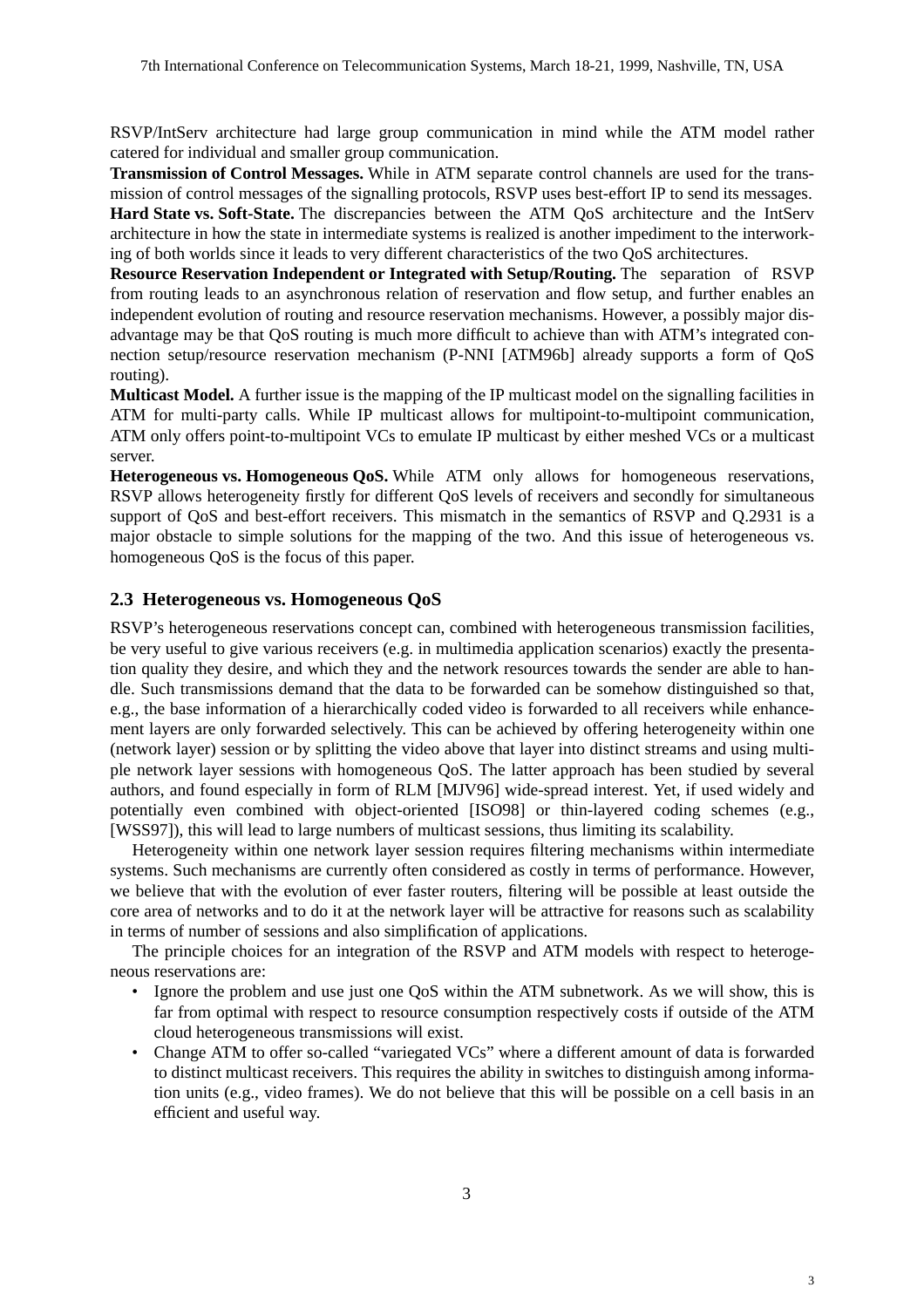<span id="page-3-0"></span>• Construct heterogeneous multicast trees from multiple homogeneous point-to-multipoint VCs. Here, for a certain receiver requesting a specific QoS it must be decided, e.g., whether one of the existing VCs can be used for it or whether a new one must be established. Hence, VC management mechanisms are needed.

We argue for the last alternative to be the most realistic and efficient one.

## **3 VC Management Strategies in Support of Heterogeneity**

The main assumptions of the VC management approach for supporting heterogeneous RSVP reservations over ATM are:

- existence of mechanisms, e.g. filtering, to support heterogeneous multicast transmissions, and
- unavailability of variegated VCs in ATM devices.

The problem is to find a collection of point-to-multipoint VCs from which the heterogeneous RSVP multicast tree (the part which is in the ATM network) is being constructed. The QoS of a particular point-to-multipoint VC must be allocated as the maximum of the RSVP requests (transformed into ATM terms) of the subnet-receivers of this point-to-multipoint VC, otherwise the traffic contract would be violated.

This problem is not just specific to an RSVP over ATM environment, this is only the most prominent case. It exists in any scenario where a heterogeneous multicast QoS model is layered above a NBMA homogeneous multicast QoS model.

Before proposing new VC management strategies to support heterogeneity, we first discuss existing approaches to this problem.

## **3.1 Existing Approaches**

The IETF working group ISSLL (Integrated Services over Specific Link Layers) is among other topics concerned with the mapping of RSVP/IntServ onto ATM networks, and particularly proposed in [BCB+98] the following models to support heterogeneous reservations over an ATM subnetwork:

**Full Heterogeneity Model.** In the full heterogeneity model (see Figure 1), point-to-multipoint VCs are provided for all requested QoS levels plus an additional point-to-multipoint VC for best effort receivers. This leads to a complete preservation of the heterogeneity semantics of RSVP but can become very expensive in terms of resource usage since a lot of data duplication takes place.





**Limited Heterogeneity Model.** 1 In the limited heterogeneity model (see Figure 2), one point-to-multipoint VC is provided for QoS receivers while another point-to-multipoint VC is provided for besteffort receivers.



*Figure 2:* The Limited Heterogeneity Model.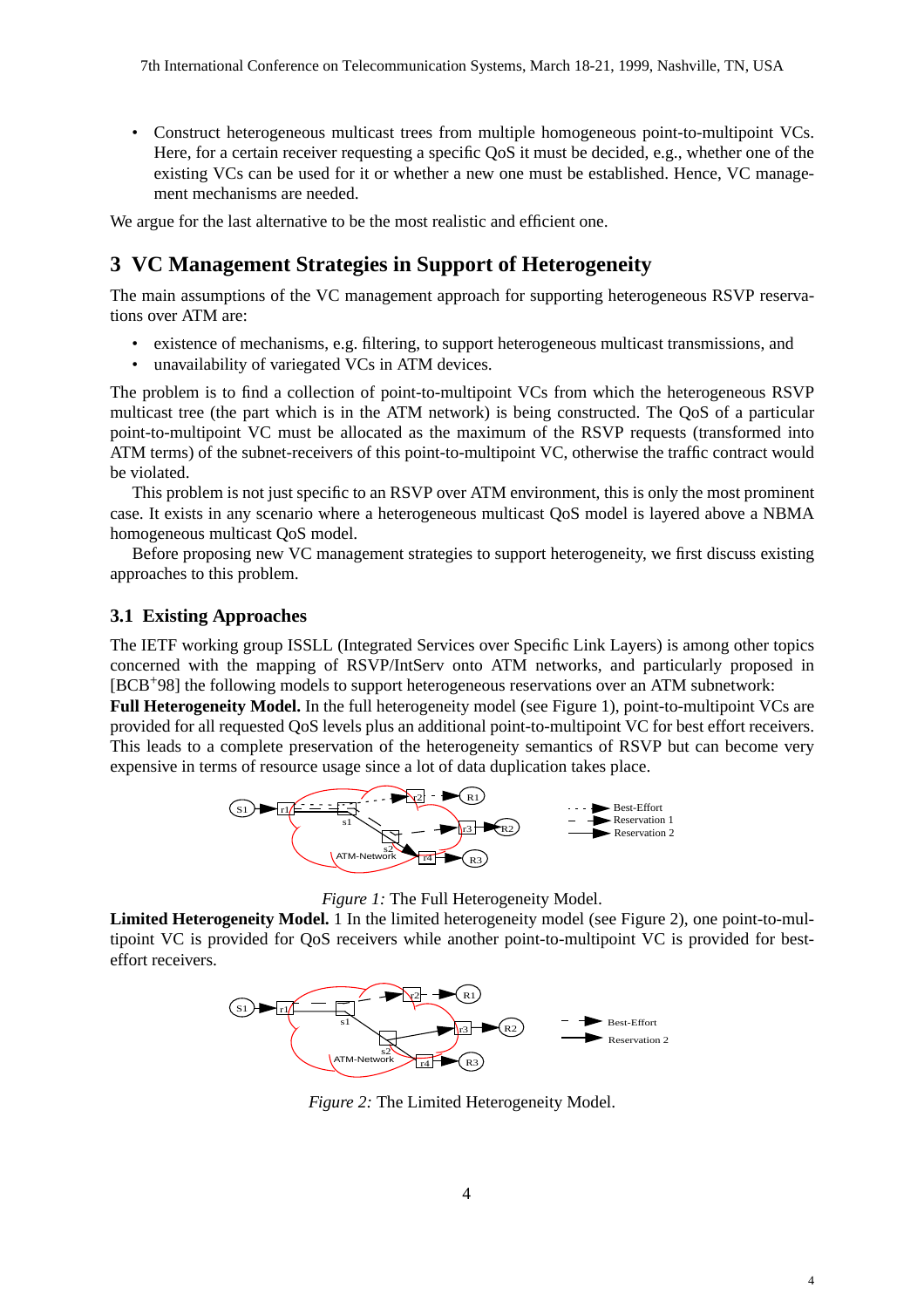A design question of this model is whether the best-effort VC is provided for all sessions together or one per session. The limited heterogeneity model strongly restricts RSVP's heterogeneity model to simply the differentiation of QoS and best-effort receivers. A further problem is that a single high QoS request can avoid the setup of a QoS VC.

**Homogeneous Model.** In the homogeneous model solely one point-to-multipoint QoS VC is provided for all receivers including the best-effort receivers. The QoS VC is dimensioned with the maximum QoS being requested. This model is very simple to implement and saves VC space in comparison to the full heterogeneity model, but may waste a lot of bandwidth if the resource requests are very different. A further problem is that a best-effort receiver may be denied service due to a large RSVP request that prevents the setup of a branch from the existing point-to-multipoint VC to that receiver. This is unacceptable to IntServ's philosophy of always supporting best-effort receivers. The modified homogeneous model takes that into account.

**Modified Homogeneous Model.** The modified homogeneous model behaves like the homogeneous model, but if best-effort receivers exist and if these cannot be added to the QoS VC, a special handling takes place to setup a best-effort VC to serve these. Thus it is very similar to the limited heterogeneity model. However, since the best-effort VC is only setup as a special case it is a little bit more efficient than the limited heterogeneity model with regard to VC consumption. On the other hand, it may be argued that best-effort VCs will be needed all the time, at least in the backbone, and thus it might be cheaper to leave the best-effort VCs open all the time, i.e., to use the limited heterogeneity model.

Another, quite different architecture for mapping RSVP/IntServ over ATM is proposed in [SCSW97]. With respect to heterogeneity support the authors introduce the:

**Quantized Heterogeneity Model:** This model represents a compromise between the full heterogeneity model and the limited heterogeneity model, by supporting a limited number of QoS levels, including the best-effort class, for each RSVP multicast session. Each QoS level maps into one point-to-multipoint VC.

While this proposal is an improvement over the very rigid models proposed by ISSLL, it says nothing about how to allocate the supported QoS levels for a RSVP multicast session. That means the concrete VC management decisions are left open to the implementor of an edge device (or rather the so-called Multicast Integration Server (MIS) in this architecture, for details see  $[CSS<sup>+</sup>97]$ ). How to make these decisions in an efficient manner is exactly what we will deal with in the rest of this section.

## **3.2 Administrative Location of the Edge Device**

In Figure 3 the basic network configuration when overlaying RSVP/IntServ over an ATM subnetwork is illustrated. Here, different administrative locations of the so-called edge devices (also called subnetsender/receiver, virtual source/destination) are distinguished.



*Figure 3:* Different Types of Edge Devices.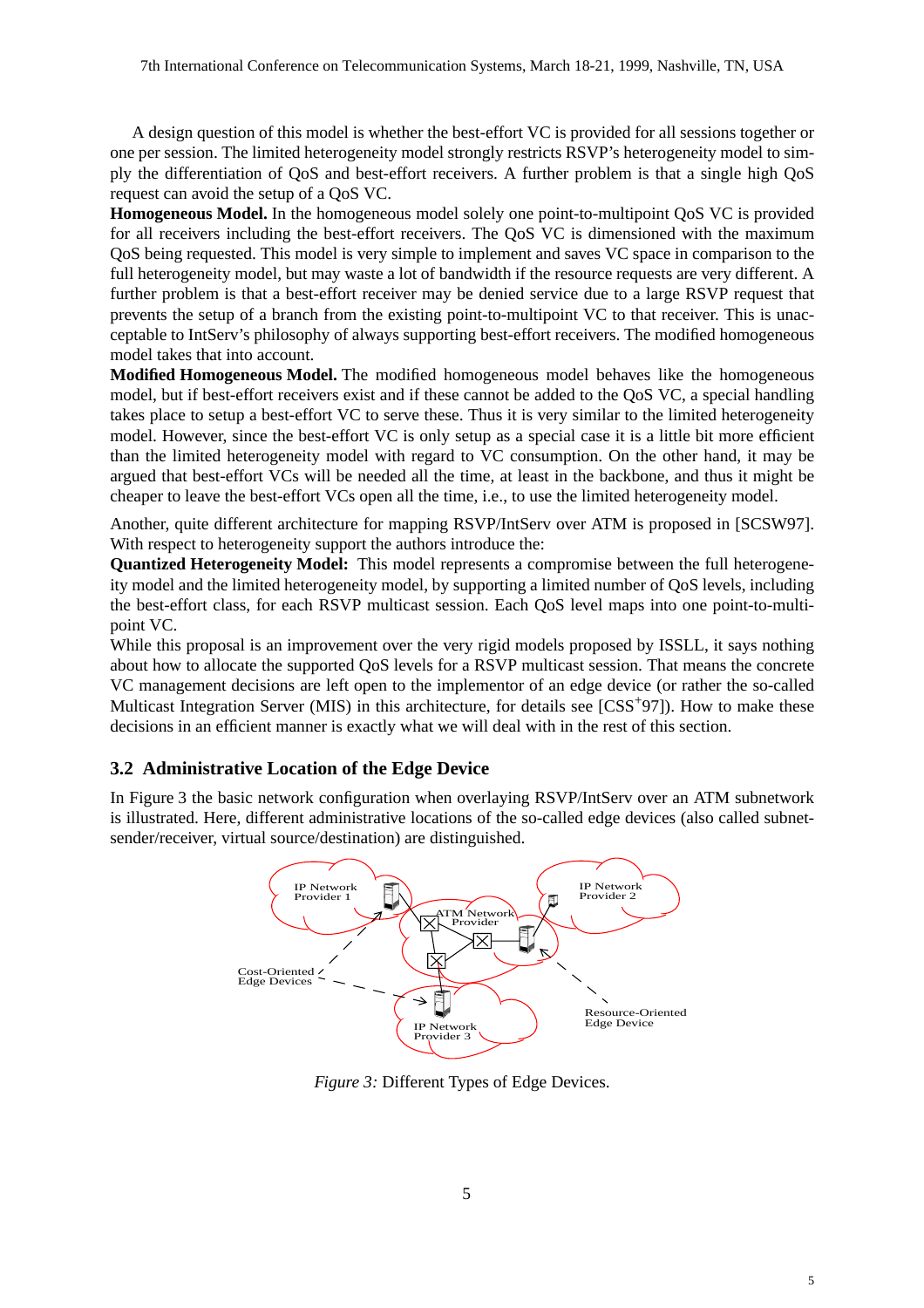Let us suppose that each of the networks is operated by a different provider. We can distinguish two cases:

- *1.* The edge device is on the premises of the IP network provider (which is an ATM services customer of the ATM network provider), as e.g. for IP network provider 1 and 3. In this case, the edge device will make its VC management decisions depending mainly on the ATM tariffs offered by the ATM network provider. Therefore, we call it a *cost-oriented edge device*.
- *2.* The edge device is on the premises of the ATM network (which is now offering RSVP/IP services to its customer, the IP network provider), as e.g. for IP network provider 2. Here, the edge device will try to minimize the resource consumption when taking decisions for VC management. Thus we call it *resource-oriented edge device*.

If, for example, IP network provider 1 and the ATM network provider would be the same administrative entity, then we would have the same situation as for case 2, i.e., a resource-oriented edge device.

While the ATM tariffs are the most important criterion for assessment of different alternatives for VC management decisions in case 1, the local resources consumed by a VC management strategy should also be taken into consideration, but rather as a constraint than an optimization criterion.

In most cases, prices will probably correlate positively with resource consumption, however, they will for several reasons not be related directly to them or in a much coarser granularity. Therefore, from a global perspective, case 2 is potentially a "better" configuration, because it will tend to use resources more efficiently than case 1, except if prices are a very accurate representation of the actual resource consumption. It is difficult to judge today, which configuration will be more likely. While telecommunication providers try to provide more value-added services and would thus be interested to operate the edge device, Internet service providers increasingly tend to use their own backbones instead of leasing lines from telecommunication providers, so that the edge device and the ATM network would be on the same premises.

In the VC management algorithms below it is ensured that subnet-receivers get at least the QoS they requested, but may even get better service and must thus be prepared to cope with additional data. If some of them cannot cope with the additional data then these restrictions have to be incorporated as additional constraints into the VC management strategies.

## **3.3 VC Management for Cost-Oriented Edge Devices**

We will start considering the problem of supporting heterogeneity over an ATM subnetwork by VC management strategies for the case of a cost-oriented edge-device.

### **3.3.1 Static Case**

In the static case, it is assumed that all receivers and their requests are known and that nothing changes throughout the session. While this is an idealistic view, the dynamic case discussed later can make use of the algorithms for the static case, since it can be viewed as a concatenation of static intervals. Let us start with a formal problem statement.

#### **Problem Statement**

Assume we have N different resource requests/RESV messages arriving at the ingress edge device. Suppose the receivers are ordered by the size of their QoS request (if that is reasonably possible, e.g. by regarding only their bandwidth requirements) and denote them from 1 to N, i.e., 1 is the highest and N the lowest request.

Call R the set of all receivers,  $R = \{1, ..., N\}$ .

Let

f(S,q) = costs for a point-to-multipoint VC from the subnet-sender to all  $r \in S$  with QoS q;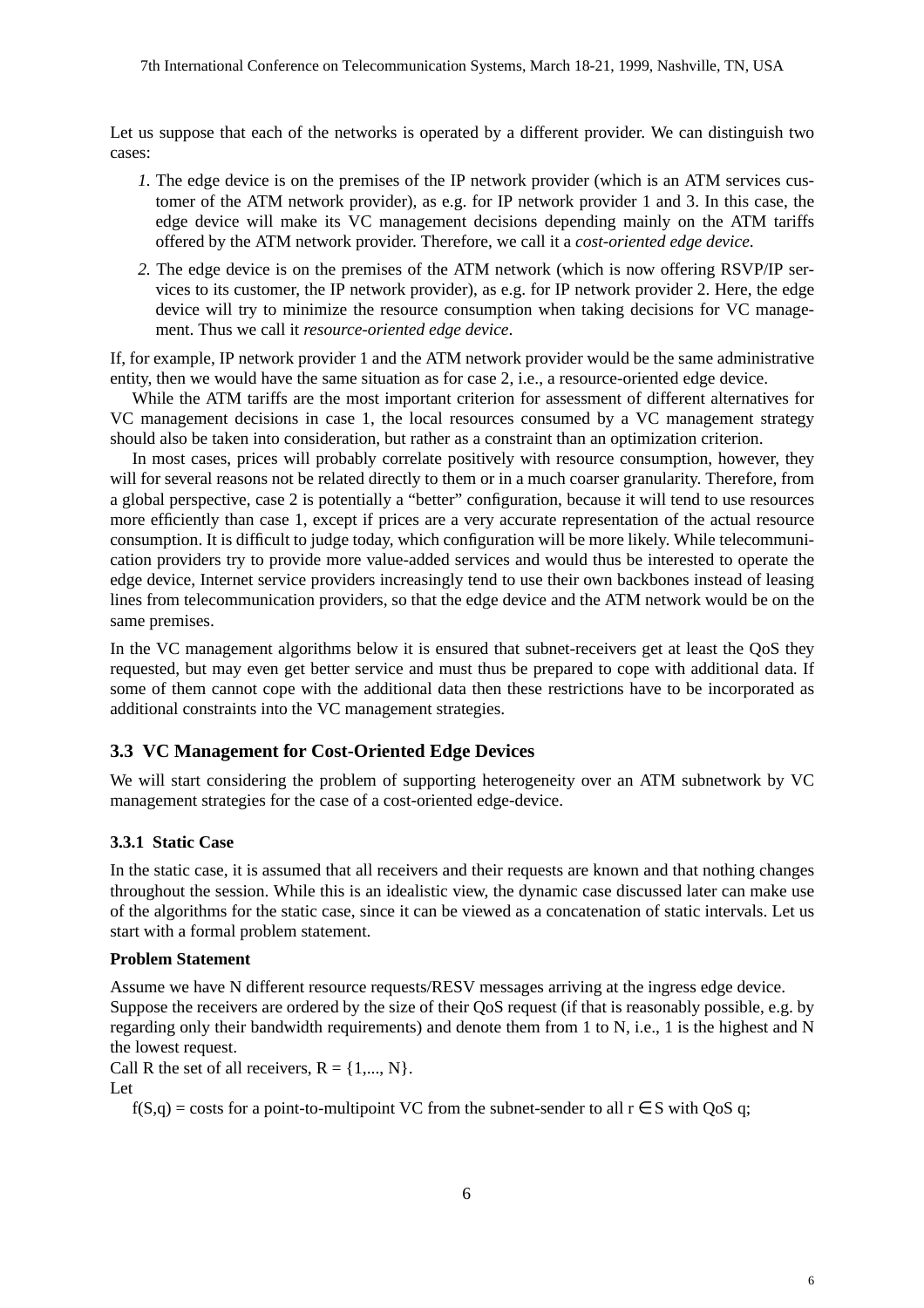$c(S) = f(S, q(min S))$  for  $S \subseteq R$ ;

Call  $p = \{R_1, ..., R_n\}$  a partition of R, if  $R_1 \cup ... \cup R_n = R$  and  $\forall i, j: R_i \cap R_j = \emptyset$ . Thus, the problem is: *n*

find p of R such that  $\sum c(R_i)$  is minimized. *i* = 1 ∑

Note that  $p = \{R\}$  is the homogeneous model, while  $p = \{\{1\},..., \{N\}\}\$ is the full heterogeneity model. To assess how difficult it is to find a cost-optimal p, consider the size of the partition space,  $S_n(N)$ :

$$
|S_P(N)| = \begin{cases} \sum_{k=0}^{N-1} {N-1 \choose k} |S_P(N-k-1)| & \text{if } N > 1 \\ 1 & \text{if } N = 0, 1 \end{cases}
$$

This recursive formula can be explained by the observation that all partitions can be viewed as having 1 and a k-elementary subset of the remaining (N-1) receivers as one point-to-multipoint VC and for the remaining point-to-multipoint VCs of the  $(N-k-1)$  receivers we have  $|S_n(N-k-1)|$  alternatives (per definition). In [table 1 \(](#page-7-0)next page) some example values of  $|S_p(N)|$  are given.

It is obvious that for a high number of different reservation requests the partition space becomes to large to be searched exhaustively, while for smaller numbers this should still be possible. Keep in mind that N is the number of different reservation requests which should be bounded by the number of scaling levels the data transmission system is able to support (ignoring the possibility that receivers reserve different QoS levels even without a filtering support by the data transmission system, since they may accept that some of their traffic is degraded to best-effort).

#### **Ways to Search the Partition Space**

For larger N, the question is whether and how this search can be kept feasible taking into account that the system must provide short response times (flow setup times are also a QoS issue). There are potentially two alternatives to achieve this:

- giving up the search for the optimal solution and just looking for a "good" solution using a heuristic to search the partition space, or,
- showing that some parts of the partition space can be excluded from the search either because it is impossible to find the global minimum there, or it is at least unlikely (using a heuristic to limit the reasonable partition space). In the following, we describe an approach for that.

For large N (take e.g. N=15, then you obtain  $|S_p(15)| = 1,382,938,768$  possible partitions) even a combination of these two techniques might be necessary.

#### **Limiting the Search Space**

An example how the characteristics of the price function can simplify the problem by allowing to limit the search on a sub-space of the complete partition space (without giving up the search for the optimum) is given by:

**Theorem 1:** If f (the price function) is subject to

$$
f(S \cup r, q) - f(S, q) = K(q) \forall r \in R, S \subset R, S \neq \emptyset \land K(q)
$$
 strictly increasing in q

then the cost-optimal partition  $p^{opt}$  is an "ordered partition" (see definition below).

The proof of Theorem 1 can be found in the appendix.

**Definition:** The partition  $p = (R_1, ..., R_n)$  is called ordered if for all  $R_i$  and any  $k, l \in R_i$  with  $k < l$ , it applies that  $k+1,...,l-1$  are also  $\in R_i$ .

The above shows that under the assumptions being made it is possible to restrict the search on the subspace of ordered partitions, which gives a considerable reduction on the number of candidates for the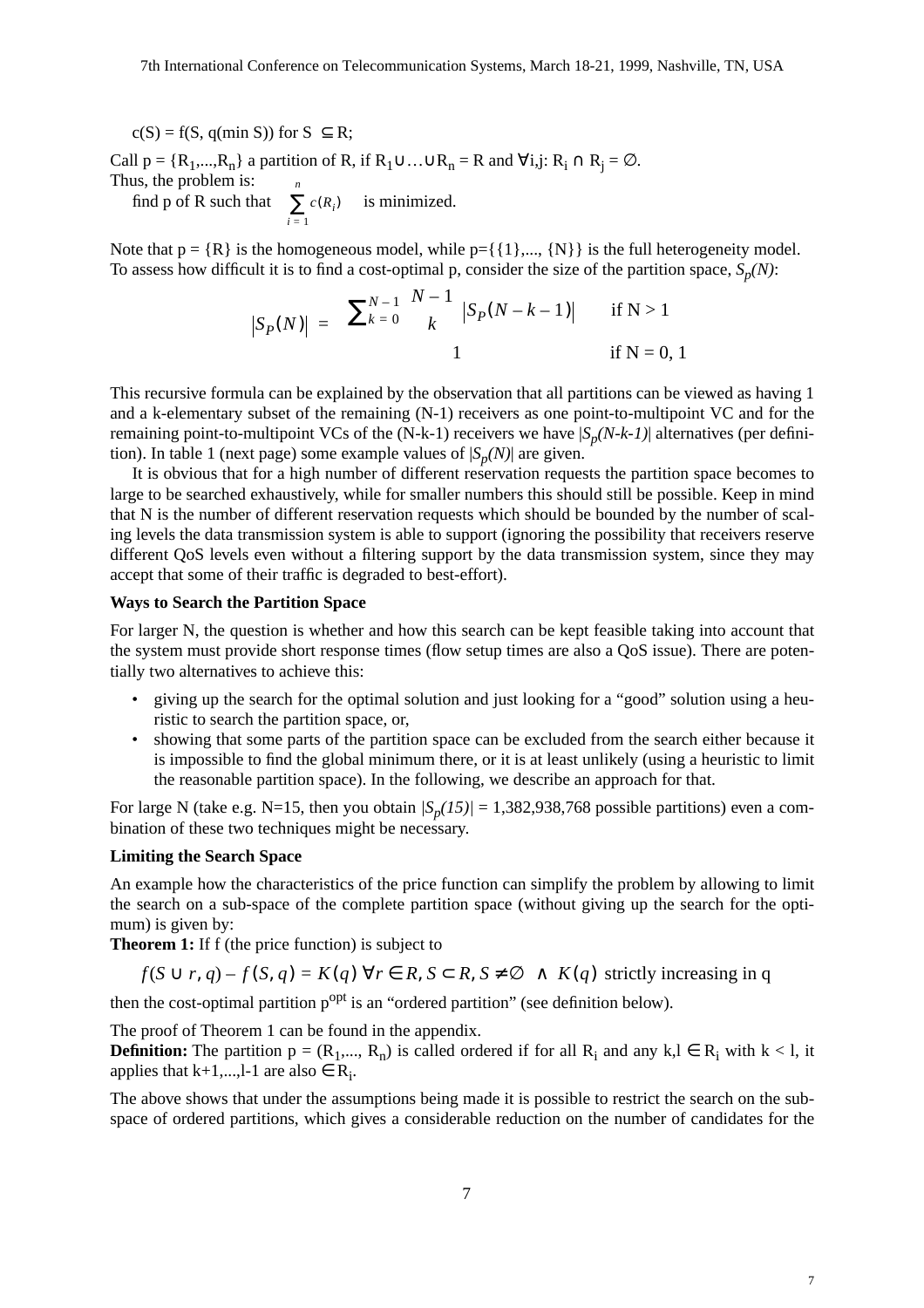<span id="page-7-0"></span>optimal solution. The assumption about the price function essentially means that the price of adding a receiver to an existing VC is not dependent on the particular receiver to be added or the already existing point-to-multipoint VC. However, it is depending on the QoS of that point-to-multipoint VC in a positively correlated manner, i.e. for a higher QoS it is more expensive to add a receiver to an existing pointto-multipoint VC. It may be arguable whether real price functions actually conform to the prerequisite of Theorem 1 or not. The point is that if they do, the search can be restricted to ordered partitions.

The sub-space of ordered partitions,  $S_{\rho P}(N)$ *,* is considerably smaller than the complete partition space:

$$
|S_{oP}(N)| = \sum_{k=1}^{N} A(N, k)
$$

where  $A(N,k)$  is the number of partitions with  $n = k$  and is defined as follows

$$
A(N,k) = \begin{cases} \sum_{i=1}^{N-k+1} A(N-i, k-1) & \text{if } 1 < k < N \\ 1 & \text{if } k = 1, N \end{cases}
$$

Actually, it turns out that (see appendix for proof): **Theorem 2:**  $|S_{\rho P}(N)| = 2^{N-1}$ .

The actual sizes of the complete partition space and the ordered partition space are given in table 1.

| N             |   |                 |    |     |     |      |     | 10  | 15                      |
|---------------|---|-----------------|----|-----|-----|------|-----|-----|-------------------------|
| $ S_P(N) $    | ⌒ | 15 <sub>1</sub> | 52 | 203 | 877 | 4140 |     |     | 21147 115975 1382938768 |
| $ S_{oP}(N) $ | ⌒ |                 | 16 | 32  | 64  | 128  | 256 | 512 | 16384                   |

**Table 1: Growth of the Complete Partition Space and of the Ordered Partition Space.**

Even if a price function does not conform to the prerequisite in Theorem 1, then it is probably still very reasonable for larger N to only explore the ordered partition space, where at least some "good" solutions should be found. However, optimality can no longer be guaranteed. It depends on the actual form of the price function how far the actual optimum may be away from the optimum within the ordered partition space. Our conjecture is that for realistic price functions it should not deviate too much, yet more work on the topology of cost functions over the partition space would be needed to prove this quantitatively.

One may argue that even the ordered partition space is too large for higher values of N. In that case heuristic search methods on the ordered partition space would be needed. (In the section on resource oriented edge devices we present such a heuristic which can easily be adjusted for a cost-oriented edge device).

#### **3.3.2 Dynamic Case**

Now we take a dynamic view on the problem and investigate VC management strategies when the set of different receivers is changing in time, i.e., instead of R we now have  $R<sup>t</sup>$  with discrete time steps t=0,1,2,...Thus we can view the search for the cost-optimal partitions of  $R<sup>t</sup>$  as a series of static case problems, which however have a certain relationship. This observation leads to the idea of reusing the approaches for the static case, where the crucial question is how to take the relationship between the series of static problems into account.

A straightforward, but compute-intensive algorithm could be to always recompute the statically optimal partition and then make the minimally necessary changes to the current partition to transform it into the new one.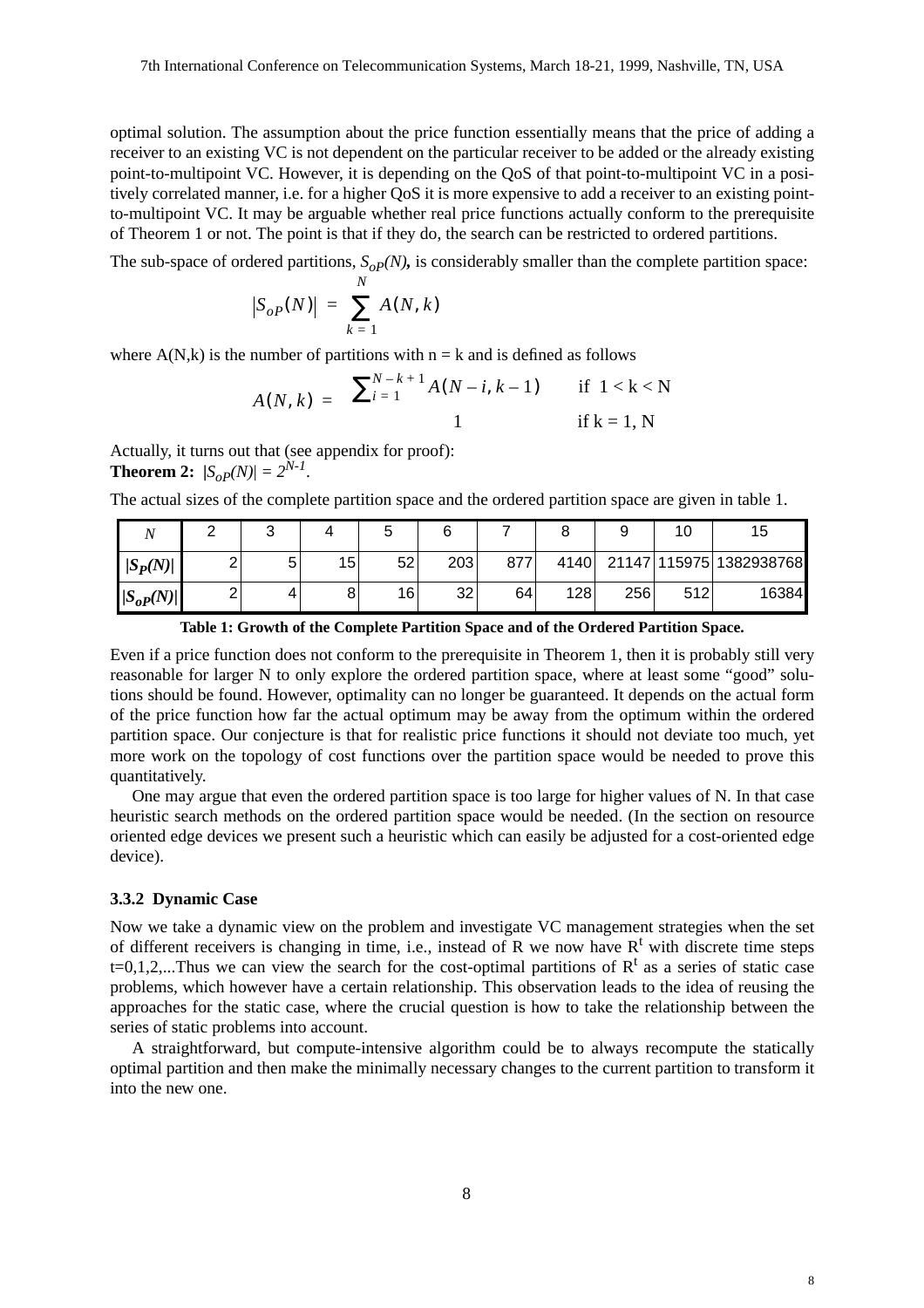Besides its high computational complexity this algorithm may potentially produce a lot of changes in the membership of receivers because it does neglect the relationship between successive  $R<sup>t</sup>$ . Such changes of receivers from one point-to-multi-point VC to the other produce costs, which should be incorporated into the decision process, i.e., we need to minimize a transformed cost function:

$$
min. c*(p) = c(p) + t(pold, p)
$$

where

 $t(p^{old}, p)$  are the costs of transforming the existing partition  $p^{old}$  into the partition *p*.

Both algorithms have the same complexity in principle, but the transformed cost function  $c^*$  will likely be amenable to a local search in the neighborhood of the existing partition, since partitions far "apart" in the partition space get a high penalty from the transformation costs t.

A simple idea for such a local search could be to always try all incremental "adds", i.e. either adding the new (or modified) receiver to an existing point-to-multi-point VC or setting up a new VC for that receiver, and take the one that minimizes c\*.

However, it must be realized that after a certain number of time steps this algorithm might deviate considerably from the optimum VC management strategy. Therefore, an improvement may be to compute the statically optimal partition from time to time and compare it to the current partition with respect to the original cost function c. If it deviates too much, a substantial reorganization of the partition may pay off in the long term, even if c\* is higher at the moment. The idea of this approach is to use the optimal VC management strategy from the static case as a corrective measure for the dynamic case.

What is missing from all these considerations for cost-oriented edge devices is the local resource consumption at the edge device. This will be higher for strategies consuming more VCs and should thus be taken into account as

$$
\bar{c}(p) = \sum_{i=1}^{n} c(R_i) + C(n)
$$

where  $C(n)$  represents the local resource consumption for managing n point-to-multipoint VCs.

This is however difficult since the two terms are incommensurable and the addition is thus not easily possible (it would require a translation of local resource consumption into monetary costs). Therefore, we propose to either assume that the VC management at the edge is not a bottleneck (i.e. the edge device is dimensioned so that it is powerful enough to manage very large numbers of VCs), or to incorporate its limitations as a constraint into the search. An example could be to require for all partitions  $p = {R_1,...,R_n}$ , that, e.g.,  $n < 6$ , or a similar possibly more sophisticated condition.

#### **3.4 VC Management for Resource-Oriented Edge Devices**

Now we will consider the case where the edge device is operated as part of the ATM network and thus manages its VCs with the objective of minimizing the resource consumption inside the ATM network. Resources inside the ATM network can be viewed on different abstraction levels, with the lower levels containing details like internal buffers of the ATM switches, switching fabrics, control processors, etc. For our purposes it is however necessary to look at higher abstraction levels of the resources of an ATM network in order to keep the complexity of the problem manageable. Thus, the resources we take into consideration are:

- bandwidth of links between ATM switches or ATM switches and edge devices, and/or
- VC processing at switches and edge devices.

At first, we consider again the static case, before taking into account the dynamic nature of the problem following the same rationale as for cost-oriented edge devices.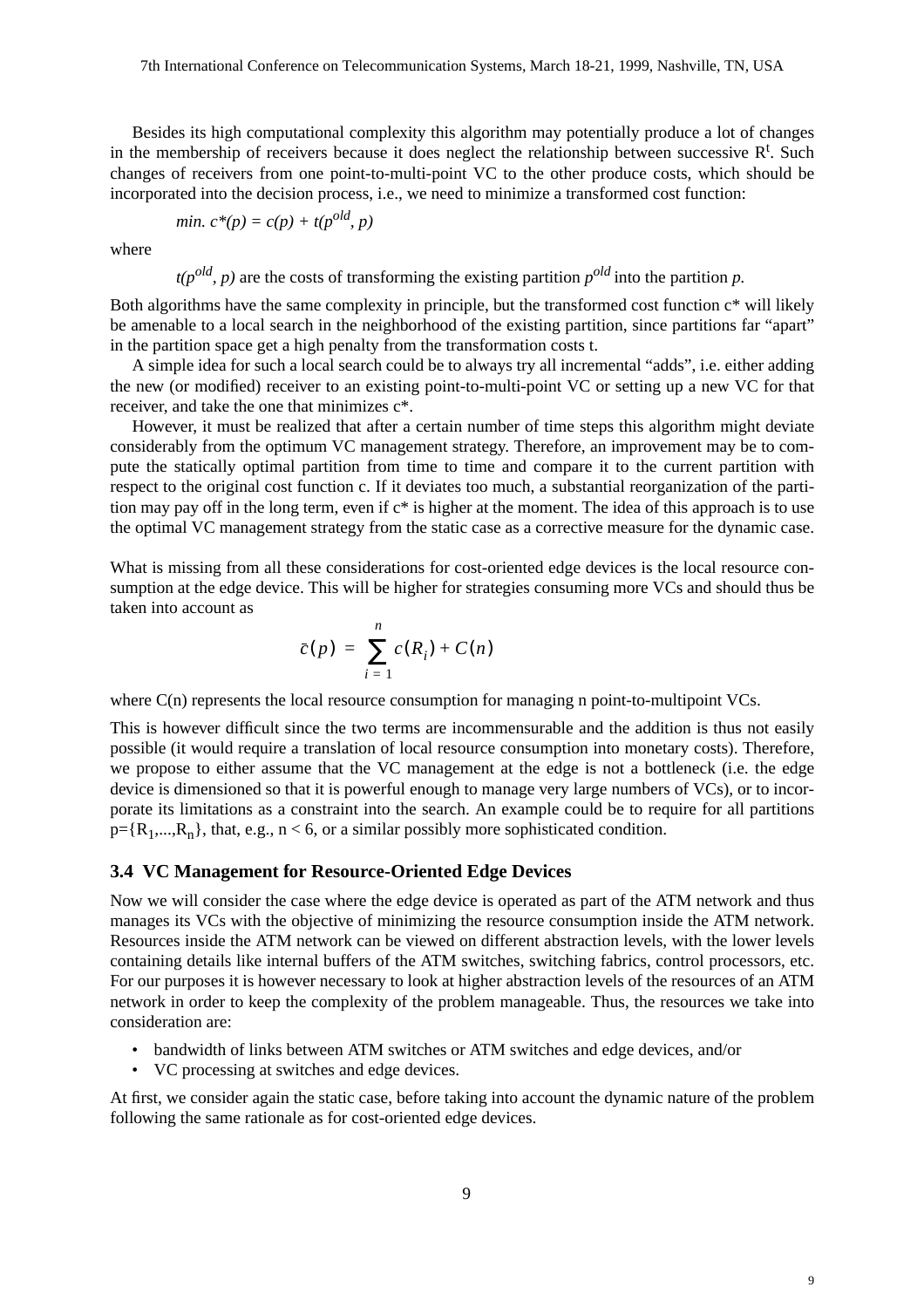#### <span id="page-9-0"></span>**3.4.1 Static Case**

The situation is actually very similar to that of cost-oriented edge devices with the difference that resource consumption is taken as a substitute for the cost function. If resource consumption can be expressed as a single valued function then, more or less, the same considerations apply as for a cost-oriented edge device, although it is very unlikely that assumptions like that of Theorem 1 will apply for resource consumption functions, since these functions will be much more complex due to their topology-dependence. Moreover, if we really want to make use of the further information that is available to a resource-oriented edge device (e.g. by taking part in the PNNI protocol or by static configuration), then different resources must be taken into account, which again raises the incommensurability problem. Now we can either treat it as a multi-criteria decision making problem or we try to find a translation and a weighting between the different criteria. As mentioned above, we will restrict our considerations to the abstract resources link bandwidth and VC processing in order to alleviate such complexities.

At first, let us even assume that only link bandwidth is taken into account. A greedy algorithm that always picks the locally best decision and operates on the sub-space of ordered partitions would be the following:

```
k = 1;V = R;
WHILE (V NOT empty) DO
   R[k] = min V;
   V = V - \{min V\};L' = INFINITEWHILE (V NOT empty) AND (L < L') DO
      H = union(R[k], \{min V\});
      L = link bandwidth consumption of H;
      L' = link bandwidth consumption of R[k] +link bandwidth consumption of {min V};
      IF (L \leq L')R[k] = H;
         V = V - \{min V\};k++;
```
With link bandwidth consumption of a set of receivers we mean the sum of bandwidth consumptions per link for the point-to-multipoint VC which would be built from the edge device to the subnet-receivers, while the rest of the notation is analog to the definitions in the section on cost-oriented edge devices (with V and H as auxiliary sets of subnet-receivers).

The heuristic that is essentially applied by that greedy algorithm is to group together adjacent requests, where adjacency is defined with respect to topology and resource requirements. This is due to the observation that it will make little sense to have very different (with respect to their reservations) receivers in the same point-to-multipoint VC if they are far apart from each other, because that would waste a lot of bandwidth for the part of the point-to-multipoint VC that is unique to a receiver with low resource requirements.



*Figure 4:* Example Network.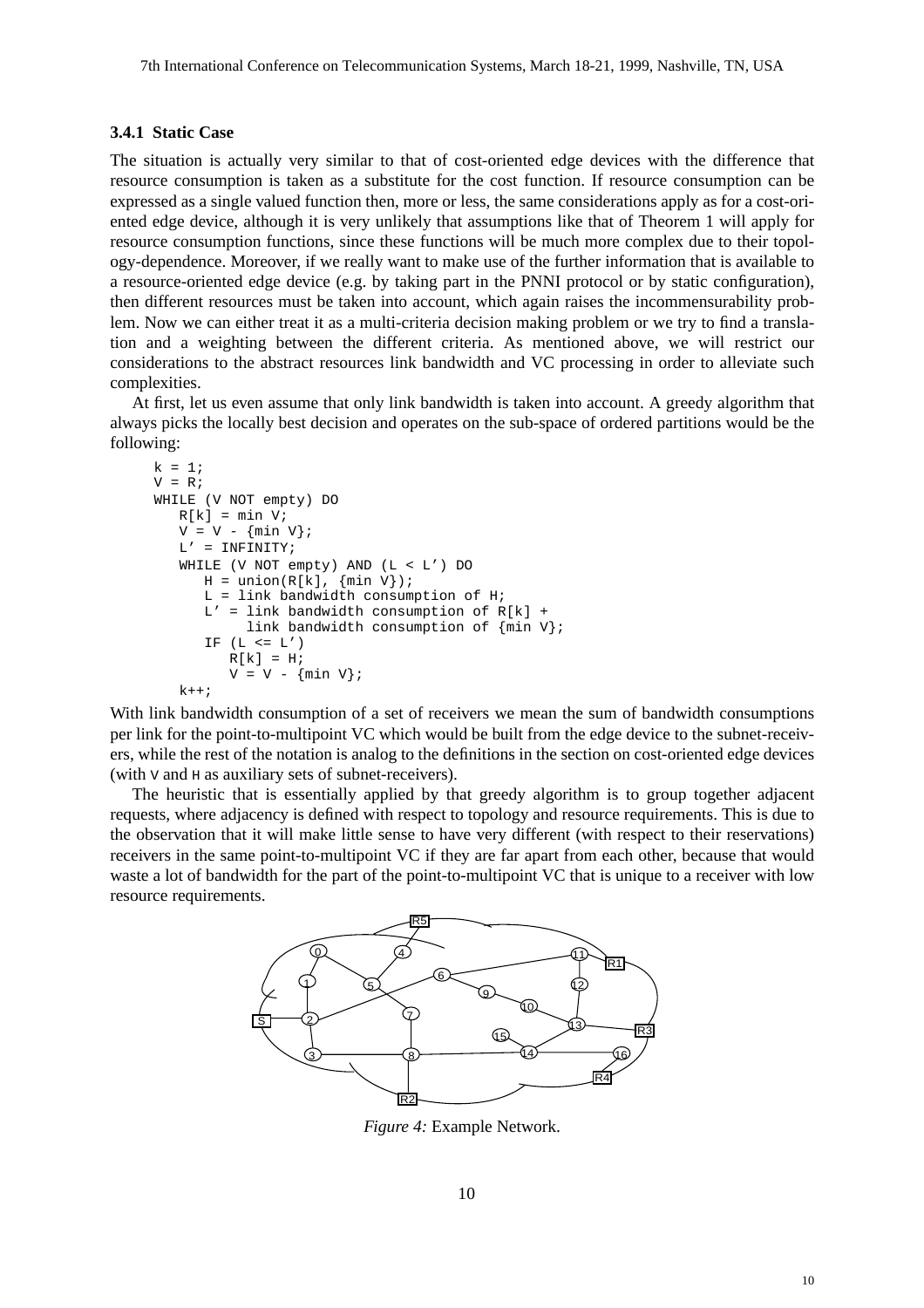To show what results can be achieved with that simple algorithm consider the example network in [Figure 4,](#page-9-0) which represents a model of the topology of the NSF backbone as of 1995 [JW97]. Here, circles are ATM switches and boxes are edge devices, which either act as subnet-sender or subnet-receivers. Let us suppose that the following reservations have been issued by the subnet-receivers:

 $R1 = 10$  Mb/s,  $R2 = 8$  Mb/s,  $R3 = 4.5$  Mb/s,  $R4 = 3$  Mb/s and  $R5 = 2$  Mb/s.

Applying the algorithm to the example network gives the partition  $GA={R1,R2}$ ,  ${R3,R4}$ ,  ${R5}$ } with L(GA)=118 as the sum of link bandwidth consumption of the three point-to-multipoint VCs (using Steiner trees). Compare this to the full heterogeneity model,  $FH=\{R1\},..., \{R5\}\}\,$  with  $L(FH)=129$ , or the homogeneous model,  $H = \{R1, \ldots, R5\}$ , with  $L(H) = 180$ . So, H consumes about 50% more bandwidth inside the ATM network than R. Actually (as a total enumeration shows), GA is the optimal partition (with respect to link bandwidth consumption). Interestingly, if VC consumption is taken into account then FH is dominated by GA, i.e., it is worse with respect to both, link bandwidth consumption and VC usage. This is certainly not the case for H, but the saved bandwidth will probably still be a major point for choosing GA.

The greedy algorithm, of course, does not guarantee an optimal solution. Consider for example that now R3=5Mb/s, and everything else unchanged. Then the algorithm gives  $GA={R1,R2,R3}$ ,  ${R4}, {R5}$  with L(GA)=130, but the optimal partition O={ ${R1,R2}, {R3,R4}, {R5}$ } has L(O) = 122  $(L(FH) = 132$  and  $L(H)=183$  for this configuration).

While for these examples only ordered partitions were optimal, it should be noted that this not necessarily the case as the simple example in Figure 5 shows:



*Figure 5:* Example of an Unordered Optimal Partition.

Suppose that:  $R1 = 9$  Mb/s,  $R2 = 5.5$  Mb/s and  $R3 = 3$  Mb/s.

Then the algorithm gives  $GA={R1},{R2},{R3}$  with  $L(GA)=64.5$ , while the optimal partition is  $O=\{\{R1,R3\},\{R2\}\}\$  with  $L(O)=61,5$  ( $L(FH=GA) = 64.5$ ,  $L(H) = 63$ ).

We have discussed above how to take into account the VC processing resource in principle. For the greedy algorithm there is a straightforward extension in order to incorporate the additional criteria into the construction of a "good" partition. This would be to change the IF statement at the end of the inner loop into:

IF (L  $\leq$  L' + delta) // saves VCs

where delta would have to be chosen reasonably in order to force the construction of larger point-tomultipoint VCs with respect to number of members. It is certainly not obvious how to choose delta, but further study of that parameter is needed.

#### **3.4.2 Dynamic Case**

The results for cost-oriented edge devices when considering the dynamic case are directly applicable to resource-oriented edge devices as well. Again the dynamic problem can be regarded as a series of static problems, whereby the current partition should somehow be taken into account when reacting to changes and building a new partition.

A particular issue for resource-oriented edge devices when considering the dynamic case is the dynamics of existing reservations. While the changes due to these dynamics can be treated just like a new receiver joining the session with the modified reservation and the existing receiver leaving it, these actions should be minimized since they are either leading to temporary double reservations in the ATM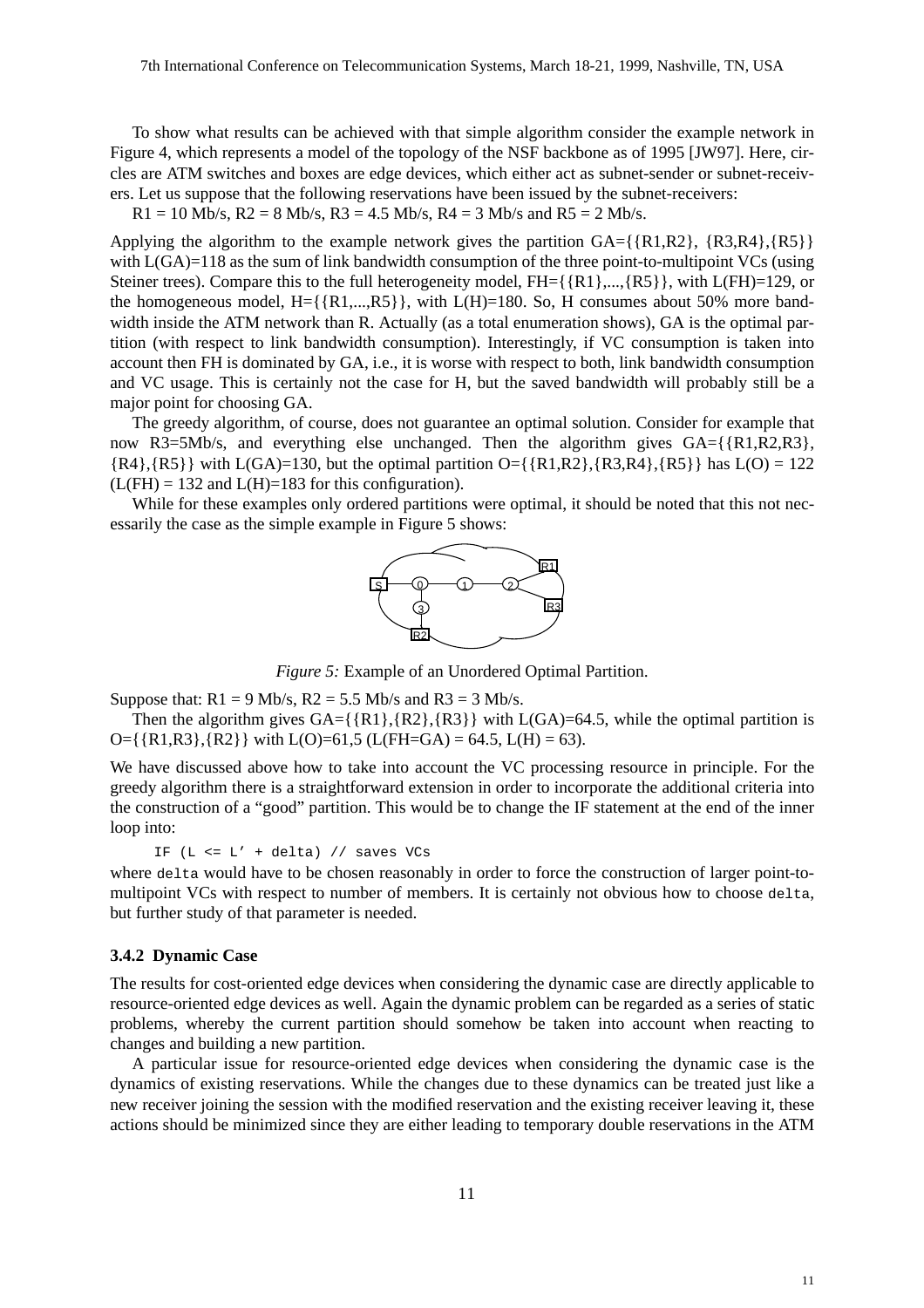<span id="page-11-0"></span>network or to service interruptions for the receivers depending on the order of joining and leaving (presumably only joining before leaving is a commercially feasible option). The dynamics due to modified reservations are affected by the VC management strategy for heterogeneity support in the following way: they will be more probable for a fine-grained partition (larger n) than for a coarse-grained partition (smaller n).

## **4 Implementation Aspects: RSVP's Traffic Control Interface**

When considering the implementation of some of the above or any other VC management strategies in support of heterogeneity over an ATM subnetwork, RSVP's Traffic Control Interface (TCI) and the relevant part of the protocol message processing rules as specified in ([BZB<sup>+</sup>97],[BZ97]) must be made more flexible than they are (this does not violate these standards, because these parts are only informational). Currently, RSVP merges all downstream requests and then hands the merged reservations to the traffic control module via the TCI. This leads to two problems if operating over ATM, or in general, a NBMA subnetwork with capabilities for multipoint communication:

- potential for not recognizing new receivers,
- solely support for the homogeneous QoS model.

These problems are already realized in  $[2B+97]$ , where it is conceded that the proposed TCI is only suitable if data replication takes place in the IP layer or the network (i.e. a broadcast network), but not in the link-layer as would be the case for ATM. Here, different downstream requests should not necessarily be merged before being passed to the traffic control procedures.

A new general interface is needed that supports both, broadcast networks and NBMA networks, where the replication can also take place in intermediate nodes (e.g. ATM switches) of the NBMA subnet. Only such modifications will allow for heterogeneity support over an ATM network, i.e. different VCs for different QoS receivers. However, even without taking into account heterogeneity support, there is a need for a modification of the TCI and the message processing rules due to the different nature of NBMA networks.

If a reservation request is received from a new next hop in the ATM network that is lower than an existing reservation for the session, then according to the currently proposed processing rules no actions will be taken, since it is assumed that all the next hops within the same outgoing interface will receive the same data packets. That is of course not the case for an NBMA network like ATM, and some actions must be taken to add this new receiver to the existing point-to-multipoint VC. The same situation arises when a receiver tears down its reservation. If the LUB (least upper bound) of the other reservations does not change, nothing will be done with the current processing rules. However, the receiver must be deleted from the point-to-multipoint VC.

The problem with the current message processing rules and TCI is that, since they are based upon broadcast mediums, they do not allow any heterogeneity within a single flow and an outgoing interface. This is due to the fact that broadcast networks do not allow for heterogeneity of the transmission anyway. That is the reason why the LUB of the reservations requested for that interface is computed, thus making downstream merging.

A VC management strategy that supports heterogeneity does not need this downstream merging, or at least, no downstream merging of all the next hops in the interface. A more flexible scheme is necessary, that permits different "Merging Groups" within a certain interface. This general model includes the current model, if all next hops are considered as one merging group. A *Merging Group* (MG) is defined as the group of next hops with the same outgoing interface, whose reservation requests for a certain flow should be merged downstream, in order to establish a reservation.

For a single flow and outgoing interface, there may be several MGs. The two extreme cases are:

**a)** Only one MG: This is the case when no heterogeneity is allowed within the interface. Examples of this situation are: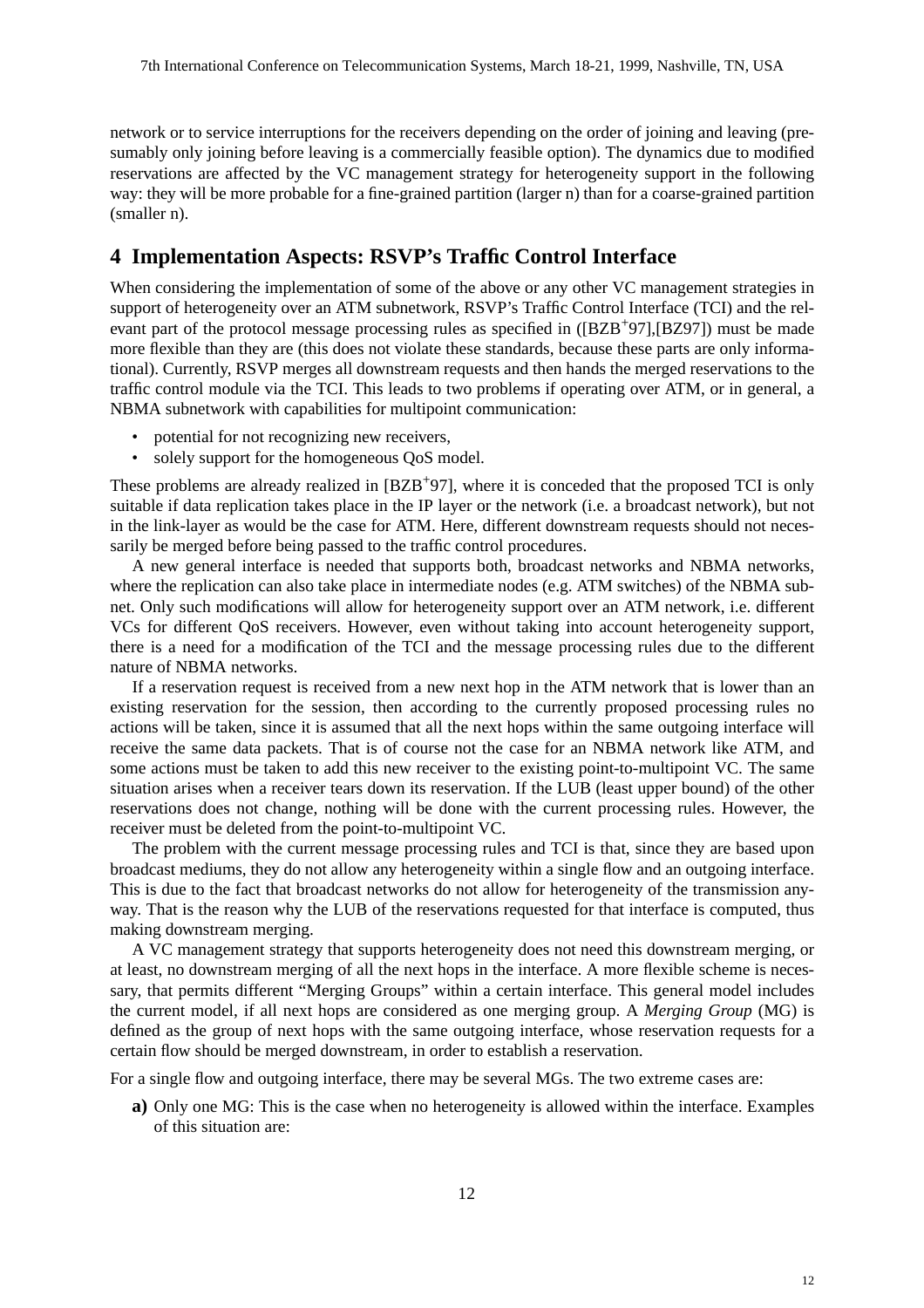- <span id="page-12-0"></span>• the homogeneous model when implementing RSVP over ATM,
- the underlying network technology is broadcast (e.g. Ethernet).
- **b)** As many MGs as next hops: this would be the case if each of the next hops requires a dedicated reservation. Example applications of this are:
	- NBMA networks which do not allow point-to-multipoint connections, and therefore, a pointto-point connection is needed for each of the receivers,
	- the full heterogeneity model when implementing RSVP over ATM.

The most interesting options of this model from our point of view are the intermediate points between these two cases, where we allow a certain degree of downstream merging, so that it is possible to take advantage of the VC management strategies for heterogeneity support (Figure 6).



*Figure 6:* Merging Groups.

The TCI and the message processing rules should be independent of the number of MGs for a specific flow and the decision of including one next hop into a group or another should be taken by the traffic control module and not as part of the RSVP message processing. For details on how RSVP's TCI and its message processing rules need to be modified to allow for VC management strategies in support of heterogeneity, see [Sch98].

## **5 Summary and Conclusion**

In this paper we presented approaches to the efficient solution of one of the difficult problems when mapping RSVP onto ATM subnetworks, namely the problem of providing heterogeneous reservations across an ATM subnetwork. Since ATM only provides homogeneous QoS within one connection, we argued for using several ATM VCs to provide different levels of QoS for subnet-receivers that requested different resources. The management of several VCs per RSVP session gives a large number of possible strategies. We introduced some algorithms which try to minimize costs respectively resource consumption depending on the administrative location of the IP/ATM edge device. Furthermore, we discussed briefly how the RSVP TCI and the RSVP message processing should be extended/ generalized in order to support heterogeneity over an NBMA network like ATM.

It can be concluded that if heterogeneity turns out to be an interesting feature of a reservation mechanism on the network layer, then different alternatives for "emulating" heterogeneity over an ATM network can vary considerably with respect to their resource consumption and costs. Thus it will be commercially attractive to choose a "good" alternative (preferably the optimal one, if it can be determined).

This paper studied only one of the problems of mapping RSVP/IntServ onto ATM and proposed solutions for this – much remains to be done. As pointed out in [section 2](#page-1-0), there are several other difficult problem areas. For further work in the direction of supporting heterogeneity over an ATM network via VC management strategies, it will be interesting to evaluate more quantitatively the effect of different cost/resource consumption functions, different topologies, and different combinations of heterogeneous reservations and how much can be gained by using an "intelligent" VC management strategy.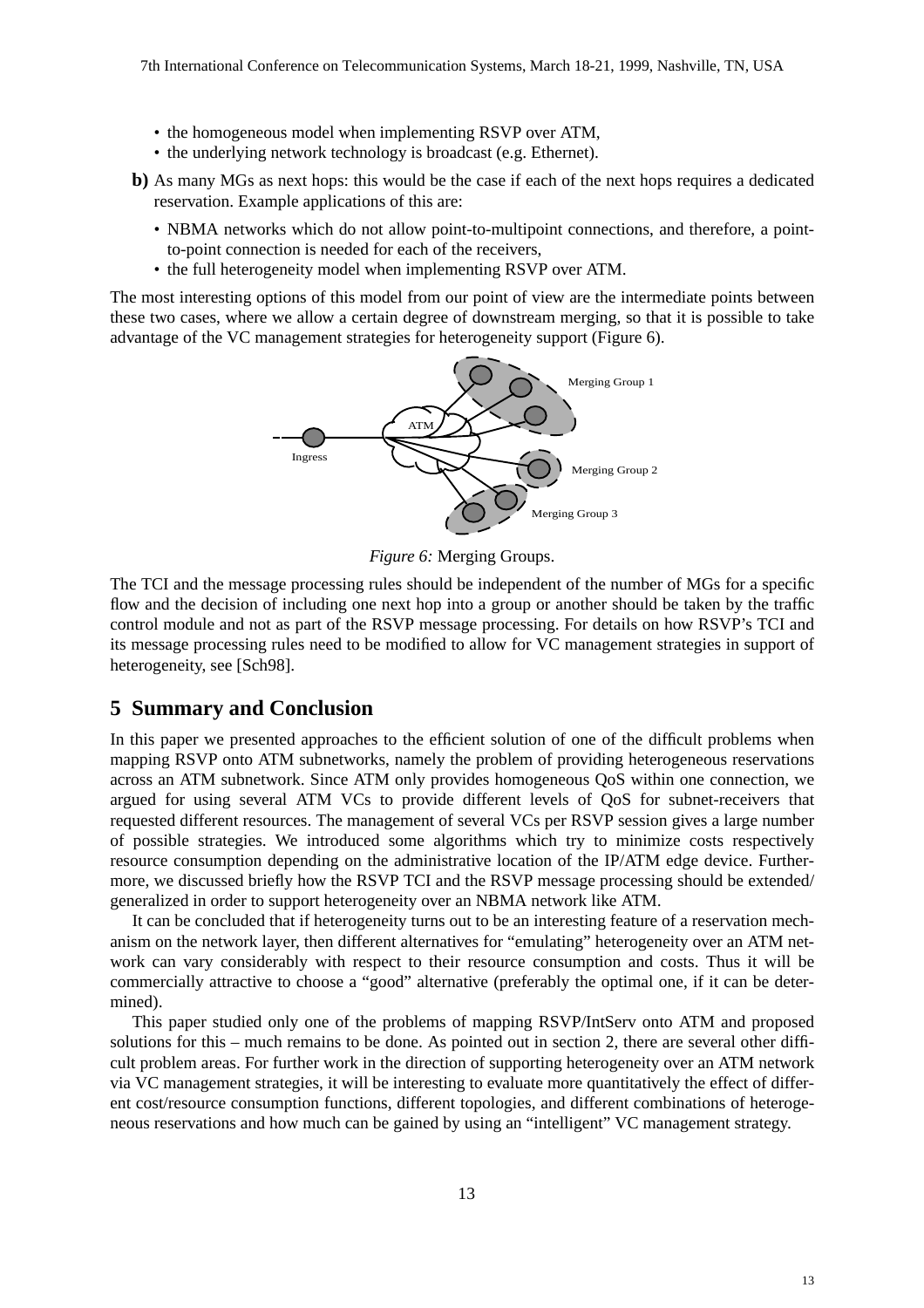## **References**

[ATM96a] ATM Forum Technical Commitee: Traffic Management (TM) Specification 4.0, April 1996. [ATM96b] ATM Forum Technical Committee: Private Network-Node Interface (PNNI) Signalling Specification, March 1996. [BBC+98] D. Black, S. Blake, M. Carlson, E. Davies, Z. Wang, and W. Weiss. An Architecture for Differentiated Services, May 1998. Internet Draft, work in progress. [BCB+98] L. Berger, E. Crawley, S. Berson, F. Baker, M. Borden, and J. Krawczyk. A Framework for Integrated Services with RSVP over ATM, May 1998. Internet Draft, work in progress. [BCS94] R. Braden, D. Clark, and S. Shenker. Integrated Services in the Internet Architecture: an Overview, June 1994. RFC 1633. [BZ97] R. Braden and L. Zhang. RSVP Version 1 Message Processing Rules, September 1997. RFC 2209. [BZB+97] R. Braden, L. Zhang, S. Berson, S. Herzog, and S. Jamin. Resource Reservation Protocol (RSVP) - Version 1 Functional Specification, September 1997. RFC 2205. [CSS+97] A. Corghi, L. Salgarelli, H. Sanneck, M. Smirnov, and D. Witaszek. Supporting IP Multicast Integrated Services in ATM Networks, November 1997. Internet Draft, work in progress. [FCD98] P. Francis-Cobley and N. Davies. Performance Implications of QoS Mapping in Heterogeneous Networks Involving ATM. In *Proc. of IEEE Conference on ATM '98 (ICATM'98)*. IEEE, June 1998. [GB98] M.W. Garrett and M. Borden. Interoperation of Controlled Load and Guaranteed Service with ATM, June 1998. Internet Draft, work in progress. [ISO98] ISO/IEC JTC1/SC29/WG11: MPEG-4 Systems Final Committee Draft, March 1998. [ITU94] ITU-T: Rec. Q.2931: B-ISDN User-Network Interface Layer 3 Specification for Basic Bearer/Caller Control, March 1994. [JW97] J. Jamison and R. Wilder. vBNS: The Internet Fast Lane for Research and Education. *IEEE Communications Magazine*, 35(1), January 1997. [KLS98] V.P. Kumar, T.V. Lakshman, and D. Stiliadis. Beyond Best Effort: Router Architectures for the Differentiated Services of Tomorrow's Internet. *IEEE Communications Magazine*, 36(5), May 1998. [MJV96] S. McCanne, V. Jacobson, and M. Vetterli. Receiver-driven Layered Multicast. In *Proc. of ACM SIGCOMM'96*, August 1996. [Sch98] J. Schmitt. Extended Traffic Control Interface for RSVP. Technical Report TR-KOM-1998-04, Darmstadt University of Technology, July 1998. [SCSW97] L. Salgarelli, A. Corghi, H. Sanneck, and D. Witaszek. Supporting IP Multicast Integrated Services in ATM networks. In *Proc. of SPIE Voice and Video '97, Broadband Networking Technologies*. SPIE, November 1997. [SPG97] S. Shenker, C. Partridge, and R. Guerin. Specification of Guaranteed Quality of Service, September 1997. RFC 2210. [Wro97] J. Wroczlawski. Specification of the Controlled-Load Network Element Service, September 1997. RFC 2211. [WSS97] L. Wu, R. Sharma, and B. Smith. Thin Streams: An Architecture for Multicasting Layered Video. In *Proc. of NOSSDAV '97*. IEEE, May 1997.